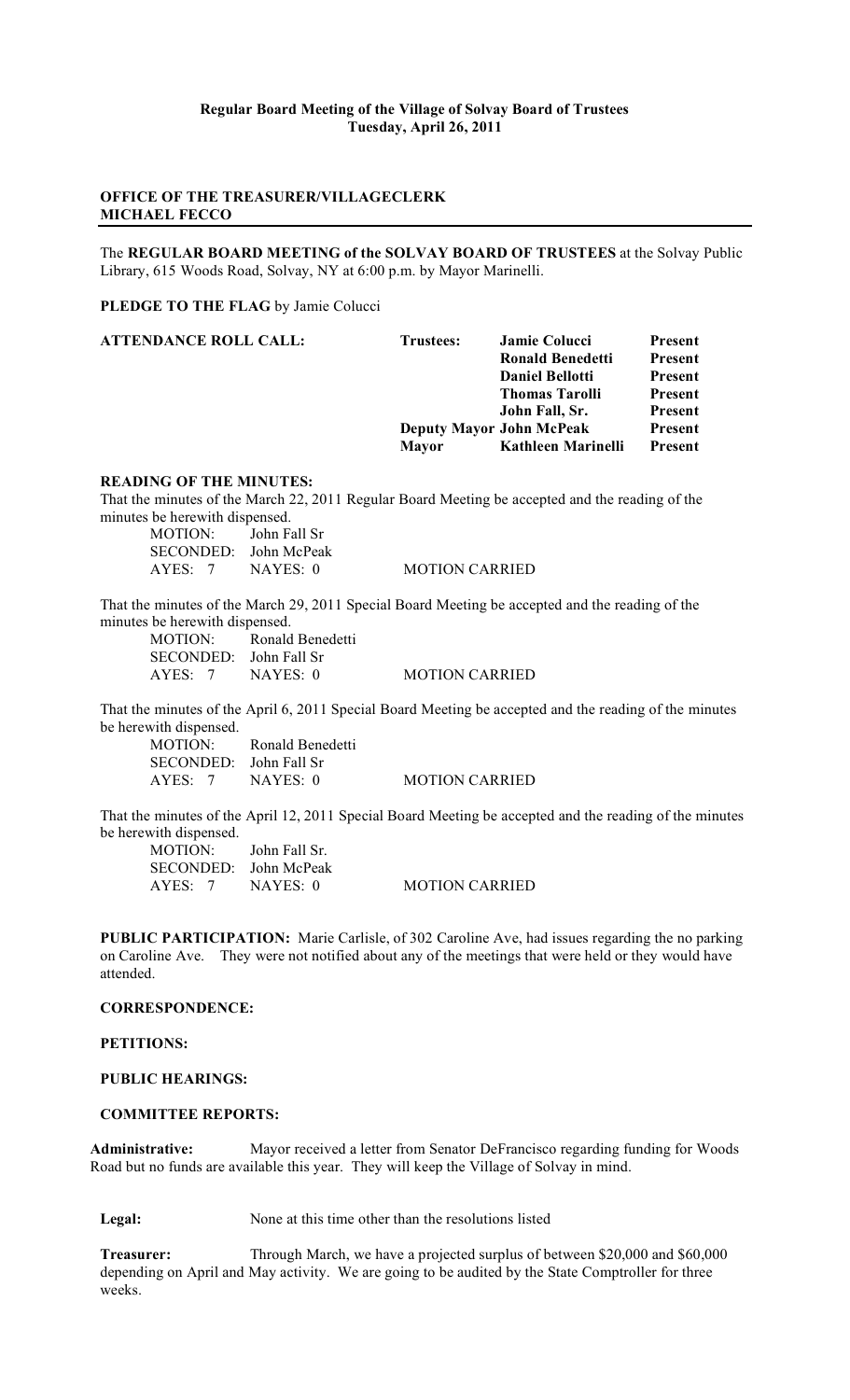**Police:** Allen Wood spoke on behalf of Chief Cox. Police statistics: 930 calls 47 follow up investigations; 12 felony arrests, 55 misdemeanors and other arrests, 221 vehicle traffic tickets, 3 DWI, 2 juvenile arrests, 92 parking tickets issued and 11 investigated car accidents. We get more robberies, burglaries, and grand larceny arrests as warmer weather comes, we will get more arrests. The majority of calls are domestic incidents and larcenies. Afternoon shift gets most of the calls. Drug problems are in the village are getting worse and we make minor arrests. There was a wild German shepherd dog shot that was terrorizing the village.

**Electric:** The Electric supervisor was excused from the meeting.

**DPW/Highway:** The Highway Superintendent is out on the streets because of the storm. The Highway meeting is scheduled for Tuesday, May 3, at 5:30 at the Village Hall combined with the Parks meeting. There are many issues with the amount of water and mud in and around the pools.

**Library:** Cara Burton spoke to the Senior Citizens about mobile technology and said it was a pleasure. There are electronic books at the library that can be used within the library and which will be good for magazines that will save space and money. We can now download books from the County and they are happy about it. There were six kindergarten classes at the library and an Easter egg hunt with thirty kids in attendance sponsored by the Friends of the Library. There will be a book sale at the Solvay Fire Department June 4, 5 and 6, 2011.

**Codes:** Donna Taggart spoke about the zoning map which is on the agenda tonight. The change is the expansion of the Milton Ave corridor. The Local Law is an update of all the Village has done for the past ten years to make the zoning map official. There is a fee for the map - \$2.00 - \$4.00 a map. It must be decided upon. The Codes meeting is Monday, May 16, 2011 at 6:00 p.m. at the Village Hall conference room.

**Stormwater:** CNY Inter-municipal Stormwater Coalition Committee Meeting – 4/15/2011 After further research, it was determined that the Coalition would not meet the requirements for incorporation. In accordance with other Coalitions in the State, binding document will be an Inter-Municipal Agreement (IMA). As a result of that determination, the by-laws will be included in the next IMA.

Completed revisions to by-laws. Plan to distribute draft to other members at the next full Coalition meeting. At that time, Stormwater Committee and Village Attorney will have the opportunity to review and comment on the proposed bylaws.

Next Committee meeting: Friday, May 6th.

# **CNYRPDB Green Infrastructure Stormwater Management ARRA (Stimulus) Projects**

On April 18th, myself, Mark Cazzolli, Bill Morse and Mark Malley from W-M Engineers and David Kubeck of CNYRPDB met to discuss the potential green infrastructure projects identified by Regional Planning.

The sites with the most potential for return on investment were visited. Two new sites were also considered: The "V", the vacant parcel bordered by Power, Trump and Gillis Streets and the exposed hill behind Delles Automotive at the southeast corner of Montrose Avenue and West Genesee Street.

The sites selected for further study were: the vacant parcel east of the Highway Garage, the exposed hills behind the Youth Center and Delles and the "V".

# **MS4 Annual Report Public Meeting**

Public meeting to present MS4 Annual Report scheduled for: 6:00 PM, May 24, 2011 at Solvay Public Library Community Room

# **Stormwater Pollution Prevention**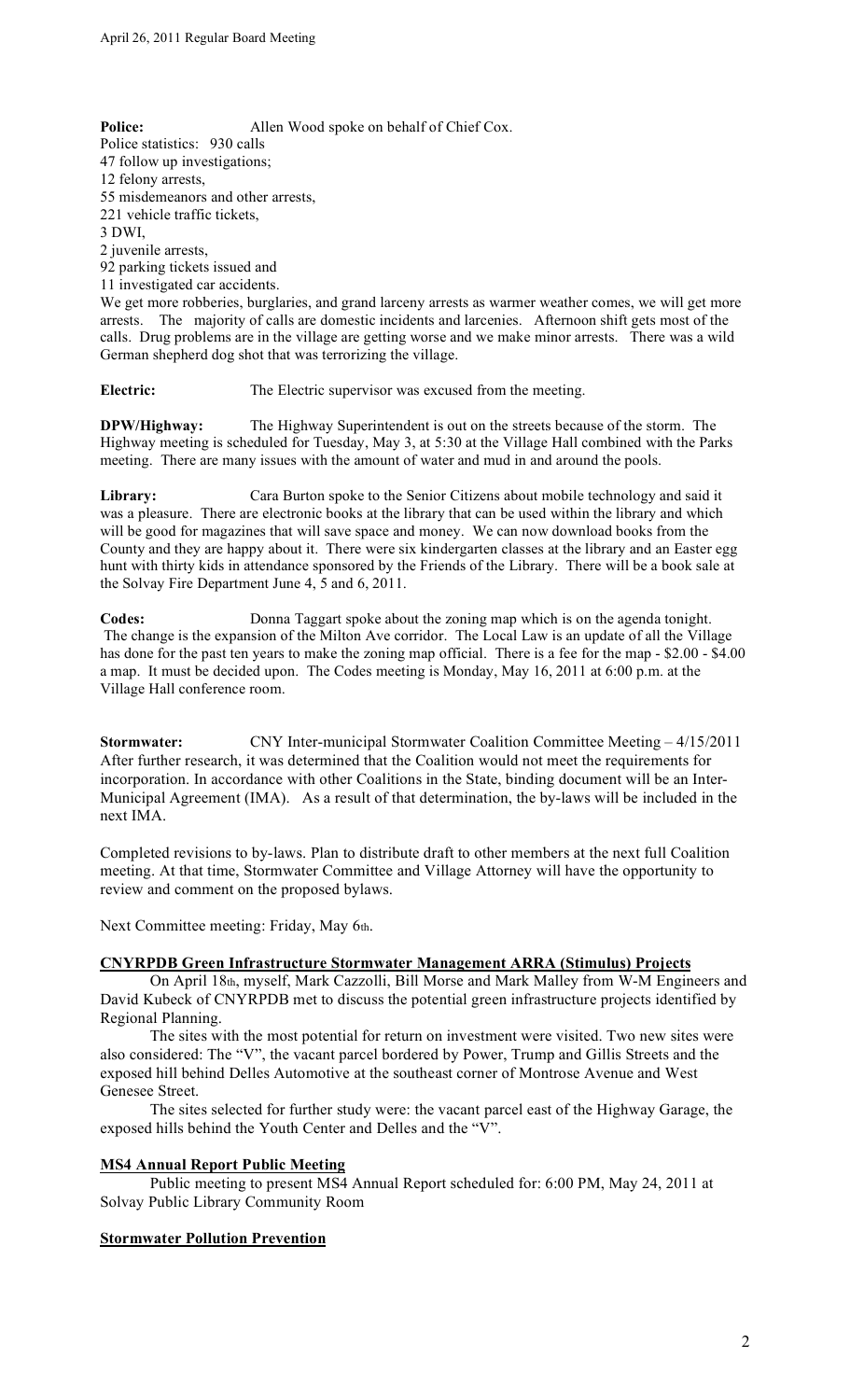Insert in today's Post-Standard. Part of MM#1 requirement, Public Education, being handled by CNYRPDB. Good explanation of the problem, what residents, business owners and builders can do to reduce stormwater impacts and how MS4 communities are working to protect water resources.

Stormwater Pollution Hotline (435-3157): By contract, the County is providing this service to all MS4 communities who requested it. If you suspect an illicit discharge (chemicals, construction materials, paint, petroleum products, etc.), please call the Hotline ASAP. It is manned 24-7.

# **NYS Environmental Facilities Green Innovation Grant Program**

Village received a \$252,000 grant for the construction of the Mathews Avenue and Phosphorus Removal Storm Water Filtration System. Requires a \$29,551 (10%) local match. Total project cost: \$295,512.

Project includes installing a bioretention and phosphorous removal stormwater filtration system in the existing roadside ditch along Matthews Avenue in the area adjacent to the Allied Chemical dump site, the Village's landfill and Pass & Seymour. This area has been on the NYSDEC's remediation list of Brownfield sites.

What is a bioretention area? A water quality practice that utilizes landscaping and soils to treat urban stormwater runoff by collecting it in shallow depressions, before filtering through a fabricated planting soil media.

Sampling will be done twice a year by the County (OCWEP) and the results included in the Village's MS4 Annual Report as well as being made available to other municipalities, organizations and the public at-large.

Public participation includes members from Solvay High School, SUNY Environmental College of Forestry and Village residents who will select plant species and be involved in the initial installation of selected vegetation.

Construction scheduled to begin at the end of April and completed by the end of August, weather permitting. ADS: 435-3157 is the hotline number.

The Village Clean Up Day is April 30, 2011. We are to meet at the Village highway garage at 8:00 a.m. and there will be gloves, donuts and a list of places to clean.

# **RESOLUTIONS:**

1. Authorization from the Board to approve payment to W-M Engineers, P.C. for services rendered for the month of March, 2011 for \$4281.45. MOTION: John Fall Sr SECONDED: Ron Benedetti

| AYES: | <b>NAYES</b> | <b>MOTION CARRIED</b> |
|-------|--------------|-----------------------|
|       |              |                       |

- 2. Authorization from the Board of Trustees to authorize that the standard automobile insurance requirement for contractors with the Village be waived with respect to the proposed I-Safe computer contract. MOTION: Ronald Benedetti SECONDED: John McPeak Isafe has his own personal car, doesn't need insurance. We are not setting a precedence. AYES:  $7$  NAYES: 0 MOTION CARRIED
- 3. Authorization from the Board of Trustees to approve the Town of Geddes's request to use Woods Rd Park gazebo for the Summer Concerts July  $7<sup>th</sup>$  and July 28<sup>th</sup> and Boyd Ave, Charles Ave and Montrose Park for the Summer Playground Program from July 5, 2011 to Friday, August 12, 2011. MOTION: Jamie Colucci SECONDED: John McPeak The trustees must ask Mark Cazzolli if the Boyd Ave park will be in good shape before they use it for the summer. AYES: 7 NAYES: 0 MOTION CARRIED
- 4. Authorization from the Board of Trustees to approve the Budget Modifications: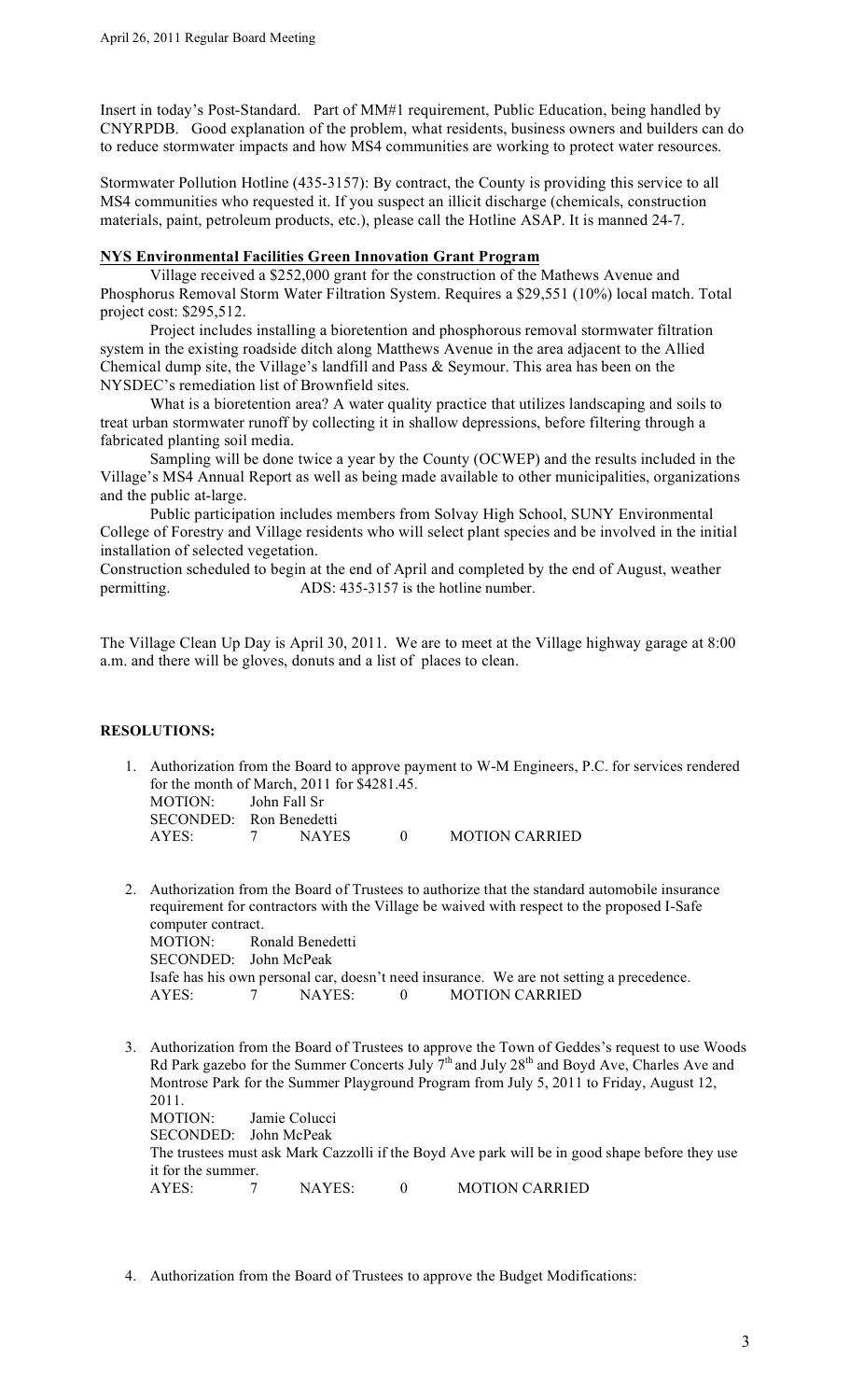# **Village of Solvay General Fund Schedule of Proposed Budget Modifications For Approval at the April 2011 Regular Board Meeting**

|                 |                                       | (as modified)         | proposed<br><b>Budget</b> | newly modified       |
|-----------------|---------------------------------------|-----------------------|---------------------------|----------------------|
| <b>Account</b>  | <b>Title</b>                          | <b>Current Budget</b> | <b>Mod</b>                | <b>Budget Amount</b> |
| <b>Revenue</b>  |                                       |                       |                           |                      |
| 410010A         | <b>Real Estate Taxes</b>              | 2,605,224             | (19, 367)                 | 2,585,857            |
| 410810A         | Other Payments in Lieu of Tax         | 763,087               | (2, 815)                  | 760,272              |
| 415600A         | <b>Safety Inspection Fees</b>         | 1,500                 | (210)                     | 1,290                |
| 415610A         | <b>Safety Registration Fees</b>       | 1,000                 | (290)                     | 710                  |
| 415890A         | Other Public Safety Income            | 2,871                 | 500                       | 3,371                |
| 423020A         | Snow Removal to Other Gov'ts          | 840                   | 958                       | 1,798                |
| 424010A         | Interest Income on Deposits           | 1,660                 | 186                       | 1,846                |
| 424020A         | Interest Income on CD's               | 1,326                 | 173                       | 1,499                |
| 424500A         | Commissions - CATV                    | 85,000                | 13,515                    | 98,515               |
| 426100A         | <b>Fines &amp; Forfeited Bail</b>     | 75,000                | 25,000                    | 100,000              |
| 426550A         | Misc. Sales - Other                   | 2,500                 | 766                       | 3,266                |
| 426650A         | Sale of Equipment                     | 10,735                | 100                       | 10,835               |
| 426900A         | Other Compensation for Loss           | 10,421                | 650                       | 11,071               |
| 427050A         | Gifts & Donations - Field Days        | 12,550                | 100                       | 12,650               |
| 427700A         | <b>Other Authorized Revenues</b>      | 6,767                 | 569                       | 7,336                |
| 430890A         | State Aid - Other                     | 960                   | 21,935                    | 22,895               |
|                 | <b>Total</b>                          | 3,581,441             | 41,770                    | 3,623,211            |
| <b>Expenses</b> |                                       |                       |                           |                      |
| 5312.05         | Fuel                                  | 17,000                | 1,000                     | 18,000               |
| 5312.10         | <b>Police Supplies</b>                | 1,700                 | 800                       | 2,500                |
| 5312.13         | Police Equip. Repairs                 | 1,000                 | 500                       | 1,500                |
| 5312.15         | Postage                               | 2,000                 | (500)                     | 1,500                |
| 5312.15         | <b>Office Supplies</b>                | 2,000                 | (500)                     | 1,500                |
| 5312.17         | Computers                             | 14,752                | 5,000                     | 19,752               |
| 510104A         | Board of Trustees - Other             | 700                   | (292)                     | 408                  |
| 511104A         | Police Justice - Other                | 12,000                | 23,935                    | 35,935               |
| 512104A         | Mayor - Other                         | 3,400                 | 1,800                     | 5,200                |
| 514104A         | Village Clerk - Other                 | 20,000                | (2, 194)                  | 17,806               |
| 514404A         | Engineer - Other                      | 41,530                | 10,000                    | 51,530               |
|                 |                                       |                       |                           |                      |
| 514501A         | Election - Wages                      | 1,350                 | 190                       | 1,540                |
| 514504A         | Election - Other                      | 200                   | (133)                     | 67                   |
| 516201A         | Building - Wages                      | 98,816                | (18,000)                  | 80,816               |
| 516203A         | <b>Building - Capital Outlay</b>      | 10,000                | 9,500                     | 19,500               |
| 516204A         | Building - Other                      | 84,000                | 12,000                    | 96,000               |
| 516401A         | Central Garage - Wages                | 58,352                | 5,000                     | 63,352               |
| 519104A         | Insurance                             | 100,000               | (6, 477)                  | 93,523               |
| 519304A         | Judgements & Claims                   | 5,000                 | (1,408)                   | 3,592                |
| 519504A         | <b>Taxes on Village Property</b>      | 3,470                 | 294                       | 3,764                |
| 536204A         | Code Enforcer - Other                 | 15,000                | 5,000                     | 20,000               |
| 551101A         | Street Maintenance - Wages            | 161,302               | 25,000                    | 186,302              |
| 554104A         | Sidewalk - Other                      | 300                   | (300)                     | 0                    |
| 571204A         | Pool - Other                          | 5,000                 | 500                       | 5,500                |
| 580900A         | <b>Landfill Monitoring Expenses</b>   | 35,000                | (3, 336)                  | 31,664               |
| 581201A         | <b>Sanitary Sewers - Wages</b>        | 5,365                 | 2,000                     | 7,365                |
| 581401A         | Storm Sewer - Wages                   | 32,396                | (7,000)                   | 25,396               |
| 581601A         | Refuse Collection - Wages             | 198,955               | 50,000                    | 248,955              |
| 581701A         | <b>Street Cleaning - Wages</b>        | 187,561               | (57,000)                  | 130,561              |
| 590408A         | <b>Workers Comp</b>                   | 75,000                | 8,000                     | 83,000               |
| 590458A         | Life Insurance                        | 16,000                | 100                       | 16,100               |
| 590558A         | Disability Insurance                  | 1,839                 | (788)                     | 1,051                |
| 597307A         | <b>BAN</b> - Interest                 | 38,236                | (6, 180)                  | 32,056               |
| 599999A         | <b>Contribution to Public Library</b> | 331,419               | (14, 741)                 | 316,678              |
|                 |                                       |                       |                           |                      |
|                 | <b>Total</b>                          | 1,580,643             | 41,770                    | 1,622,413            |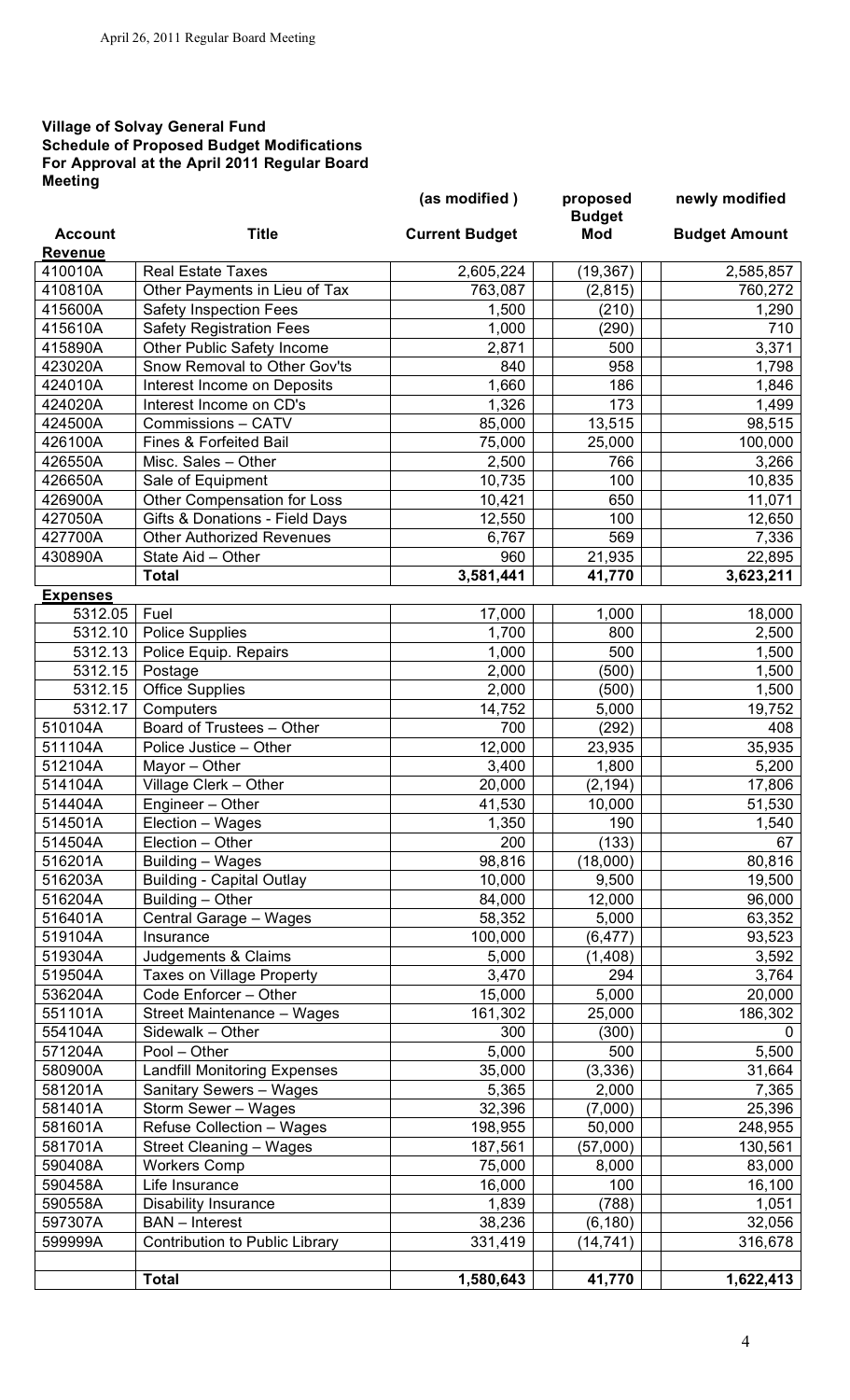| <b>REVENUES</b> |                                       |         |           |         |
|-----------------|---------------------------------------|---------|-----------|---------|
| 428100L         | <b>Contribution from General Fund</b> | 331,419 | (14,741   | 316,678 |
| 438400L         | State Aid - Library                   | 6,506   | (4, 581)  | 1,925   |
|                 |                                       |         |           |         |
|                 | <b>TOTAL</b>                          | 337,925 | (19, 322) | 318,603 |
| <b>EXPENSES</b> |                                       |         |           |         |
| 574101L         | <b>Personal Service</b>               | 219,318 | (16, 822) | 202,496 |
| 590608L         | Health Insurance                      | 21,000  | (2,500)   | 18,500  |
|                 |                                       |         |           |         |
|                 | <b>TOTAL</b>                          | 240,318 | (19, 322) | 220,996 |

#### **LIBRARY** REVENUES

| MOTION:          | John McPeak  |                       |
|------------------|--------------|-----------------------|
| <b>SECONDED:</b> | John Fall Sr |                       |
| AYES:            | NAYES        | <b>MOTION CARRIED</b> |

### 5. VILLAGE BOARD RESOLUTION VILLAGE OF SOLVAY Proposed Local Law B-2011

 **Trustee McPeak** introduced proposed Local Law No. B-2011 to adopt a new zoning map for the Village of Solvay and moved the following Resolution, which was seconded by **Trustee Tarolli** :

WHEREAS, no other agency has the legal authority or jurisdiction to approve or directly undertake the enactment of Local Laws in the Village of Solvay, such that there are no other involved agencies within the meaning of the New York State Environmental Quality Review Act (SEQR) with respect to the proposed enactment of said Local Law.

NOW, THEREFORE, it is

RESOLVED AND DETERMINED, that there are no other involved agencies, the Village Board shall act as lead agency, and that the enactment of this proposed Local Law is an unlisted action pursuant to SEQR; and it is further

RESOLVED AND DETERMINED, that after reviewing the proposed new zoning map, the proposed local law and the eaf completed in connection with this application, it is the finding of this Board that the proposed action will not affect the environment and that this shall constitute a negative declaration for purposes of SEQR review; and it is further

RESOLVED AND DETERMINED, that this negative declaration is based upon the following reasons:

The adoption of this new zoning map does not itself change the zoning classifications for any property within the Village and instead is a reflection of prior zone changes, as shown on the proposed new zoning map.

This is an update of the current zoning map, incorporating changes that were made pursuant to Local Law 3 of 2002 (changing the zoning of 104 and 106 Caroline Ave. from R-2 to Commercial); Local Law 5 of 2003 (changing the zoning at 500 Cogswell Ave., aka 212 Cogswell Ave. from Commercial to R-3 and changing the zoning at 502 Second Street and 504 Second Street from R-2 to R-3); Local Law 8 of 2005 (changing the zoning at 109 Freeman Ave. from R-2 to Commercial); Local Law 5 of 2006 (changing the zoning at 111 Freeman Ave. from R-1 to Commercial) and Local Law 1 of 2008 (designating lands along Milton Ave., the first 100 feet of Bridge Street, in addition to commerciallyzoned lands fronting on Franklin Ave., Cogswell Ave., Woods Road, Lamont Ave., Freeman Ave., Caroline Ave. And Charles Ave., north of Conklin Street as being in a newly created Milton Ave. Overlay District).

proposed.

No new zoning district changes are incorporated into the new zoning map herein

No other changes are contemplated by the new zoning map herein proposed. This is primarily housekeeping legislation designed to update the Village's zoning map. RESOLVED AND DETERMINED, that the Village Board of Trustees shall conduct a public hearing as to the enactment of proposed Local Law B-2011 at the Solvay Public Library, 615

Woods Road in the Village of Solvay, on May 24, 2011, at 6:00 p.m., or as soon as thereafter as the matter can be heard, at which time all persons interested will be heard.

The question of the foregoing Resolution was duly put to a vote and, upon roll call, the vote was as follows:

| Daniel Bellotti  | Trustee | Voted | Yes. |
|------------------|---------|-------|------|
| Jamie Colucci    | Trustee | Voted | Yes. |
| Ronald Benedetti | Trustee | Voted | Yes. |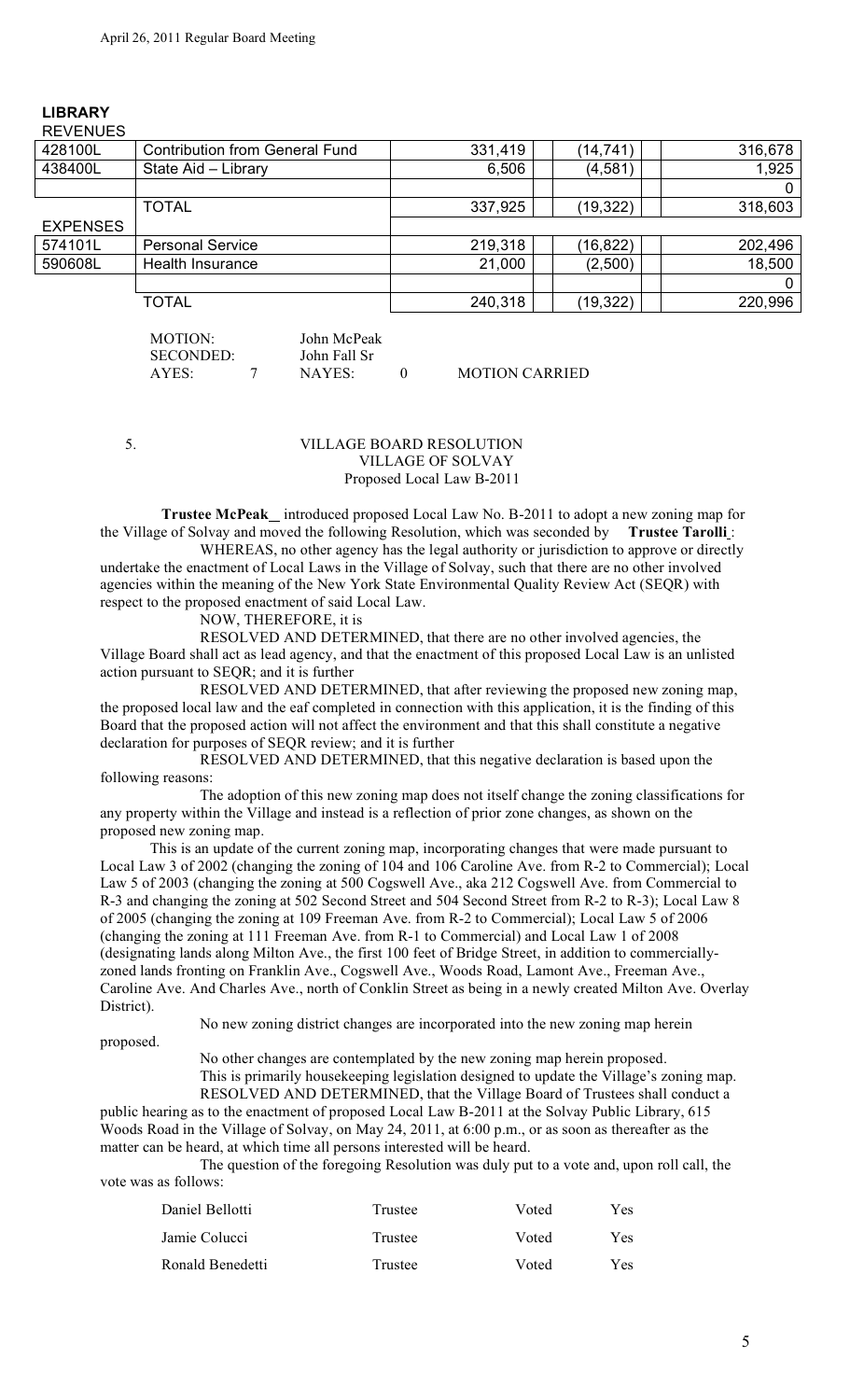| Trustee | Voted | Yes |
|---------|-------|-----|
| Trustee | Voted | Yes |
| Trustee | Voted | Yes |
| Mayor   | Voted | Yes |
|         |       |     |

The foregoing Resolution was thereupon declared duly adopted.

6. Authorization from the Board of Trustees approve payment to Costello, Cooney and Fearon, PLLC for services rendered for the month of March, 2011 for \$11,670.44 "including \$1,155 of expenses that are being reimbursed to the Village by Honeywell International, Inc. and BDS Realty." MOTION: Ron Benedetti SECONDED: John Fall Sr<br>AYES: 7 NAYES:

7. Determining the new storage structure at the electric property to be a Type 2 action for purposes of SEQR, and authorization from the Board of Trustees to issue a Notice of Award to RLS Structures for all labor, materials, and equipment required to construct a  $37$ ft x  $80$ ft – 6" x  $16$ ft post frame building for \$59,574. This building will be used for the Electric Department materials storage area. The other sealed bids were as follows: FLC for \$67,447, Secor Construction for \$73,297 and Sciuga Builders for \$81,519.  $MOTION$ 

| MUTIUN.   | Jaille Colucci |                       |
|-----------|----------------|-----------------------|
| SECONDED: | John McPeak    |                       |
| AYES:     | NAYES          | <b>MOTION CARRIED</b> |

AYES: 7 NAYES: 0 MOTION CARRIED

8. RESOLUTION/ORDER VILLAGE OF SOLVAY BOARD OF TRUSTEES - April 26, 2011

The following resolution was offered by **Trustee Colucci**, who moved its adoption, seconded by **Trustee, Benedetti** to wit:

# **AN ORDER DETERMINING THIS ACTION TO BE A TYPE II ACTION FOR PURPOSES OF SEQR, RESCINDING THE PRIOR ORDER OF THIS BOARD DATED MARCH 22, 2011 DESIGNATING BOTH SIDES OF THE 300 BLOCK OF CAROLINE AVENUE, FROM ITS INTERSECTION WITH WOODS ROAD, SOUTH TO ITS TERMINUS, A "NO-PARKING" ZONE.**

# **1. SECTION LEGISLATIVE INTENT**

By adoption of this **order**, the Village Board of Trustees of the Village of Solvay, pursuant to the authority of § 1640 of the Vehicle and Traffic Law of the State of New York, Section 20- 2002 of the New York Village Law and Section 160-3.1 of the Municipal Code of the Village of Solvay, declares its intent to be, the rescission of its prior order of March 22, 2011designating both sides of the 300 block of Caroline Avenue, from its intersection with Woods Road, South to its terminus, to be a "no parking zone".

# **2. SECTION SEQR**

There are no other involved agencies, this board will act as lead agency and hereby determines this to be a Type II action for purposes of SEQR.

# **3. SECTION NO PARKING ZONE DESIGNATED**

 The prior **order** of this Board dated March 22, 2011, designating both sides of the 300 Block of Caroline Avenue, from its intersection with Woods Road, South to its terminus as a no parking zone is hereby **rescinded and repealed**.

### **4, SECTION SECTION 160-73.1 OF THE SOLVAY MUNICIPAL CODE, TITLED "PARKING PROHIBITED IN DESIGNATED AREAS" SHALL BE AMENDED TO REMOVE THE FOLLOWING NO PARKING AREA, AS FOLLOWS**.

| <b>Name of Street</b>  | Side | Location                                                          |
|------------------------|------|-------------------------------------------------------------------|
| <b>Caroline Avenue</b> | Both | 300 Block, from its intersection<br>with Woods Road, South to its |
|                        |      | terminus                                                          |

# **5. SECTION WHEN EFFECTIVE**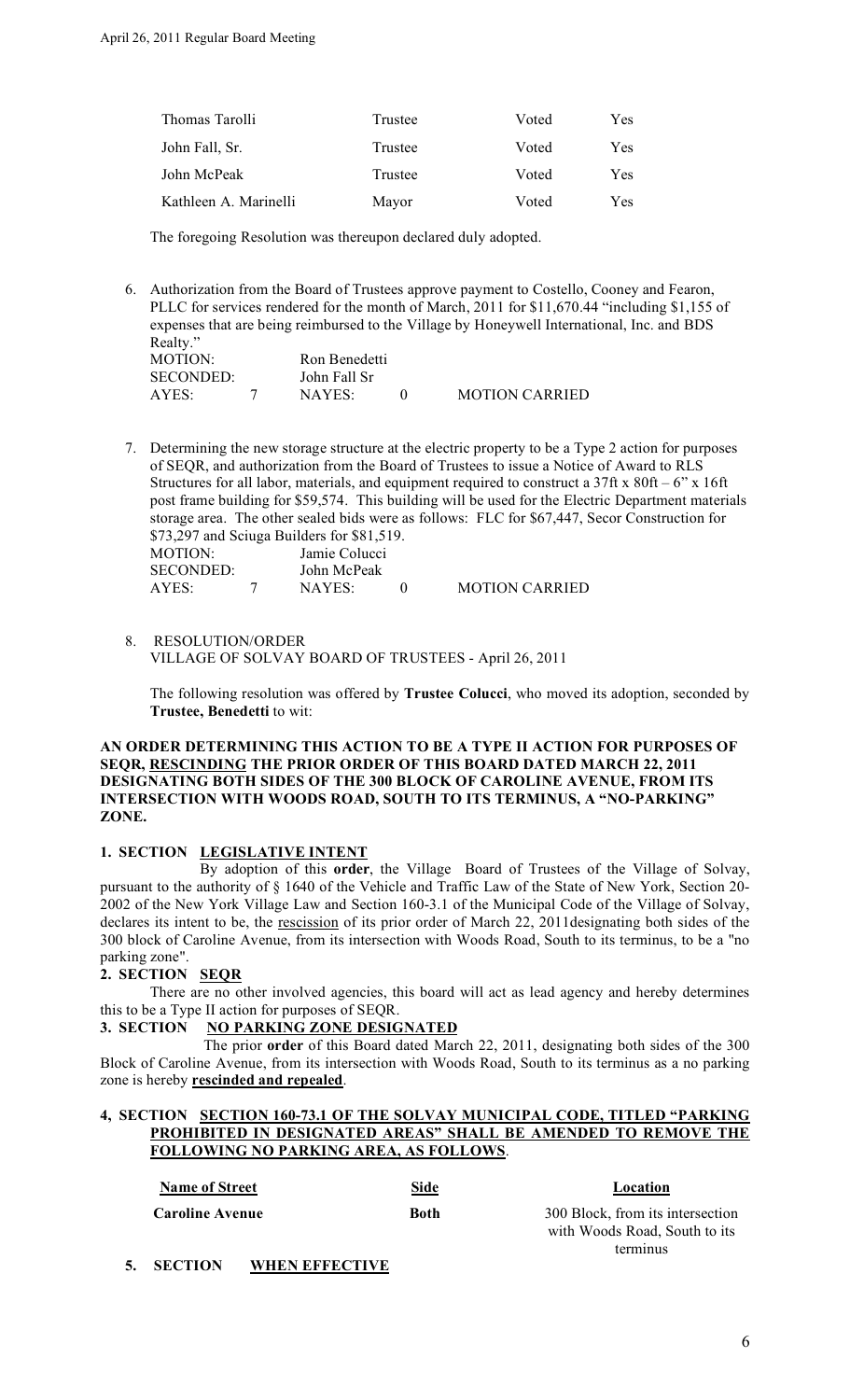This **order** shall take effect immediately. SO ORDERED BY ORDER OF THE VILLAGE BOARD OF TRUSTEES.<br>AYES: 7 NAYES: AYES: 7 NAYES: 0 MOTION CARRIED

9. John McPeak made a statement issued is that the process they have been going through the past of months regarding the budget. County of Onondaga County Executive announced there would be a change in the formula in the sales tax distribution revenues between the Towns and Villages. The Legislature Committee addressed this issue at a session which was attended by the Mayor and several trustees. Pleas fell on partial ears, however the Legislature did decide to take a lot sales tax money away towns and villages. In our case nearly \$600,000 was removed from our budget as revenue and retained by the Onondaga County. The County now is building up large amount of surplus of cash due to that transaction but it left us in a very precarious position. Beginning several months ago, the Mayor and Board have had a series of budget meetings that many of you attended and commented on. The decisions that have been made, we have made them jointly. Our intention was to try to raise taxes only by the amount the County taxes went down. In January, when the Village residents received their town and County tax levy, there was a substantial reduction in the tax of about 10.7% . We are left here for all the work to put in with a budget at \$13.34--13% increase. If you take the two tax rates, it is only 1 ½ tax increase.

Authorization from the Board of Trustees to adopt the 2011-2012 budget at a rate of \$13.34 per every \$1000 assessment.

MOTION: John McPeak

SECONDED: John Fall Sr.

The question of the foregoing Resolution was duly put to a vote and, upon roll call, the vote was as follows:

| Daniel Bellotti       | Trustee | Voted | No.        |
|-----------------------|---------|-------|------------|
| Jamie Colucci         | Trustee | Voted | Yes        |
| Ronald Benedetti      | Trustee | Voted | <b>Yes</b> |
| Thomas Tarolli        | Trustee | Voted | Yes        |
| John Fall, Sr.        | Trustee | Voted | <b>Yes</b> |
| John McPeak           | Trustee | Voted | Yes        |
| Kathleen A. Marinelli | Mayor   | Voted | Yes        |

The foregoing Resolution was thereupon declared duly adopted.

10. Authorization from the Board of Trustees to hold a public hearing to address the MS4 Stormwater report scheduled, Tuesday, May 24, 2011 at 6:00 at the Solvay Public Library, 615 Woods Road, Solvay, NY MOTION: Ron Benedetti SECONDED: Tom Tarolli AYES: 7 NAYES: 0 MOTION CARRIED

Resolved that this Board move into Executive Session to discuss a contract and personnel matter. Time 7:37 p.m.

MOTION: John McPeak SECOND: John Fall Sr

Resolved that the Executive Session be closed and that this Board return to the regular meeting. Time 8:03 p.m.

| MOTION:        | John McPeak  |
|----------------|--------------|
| <b>SECOND:</b> | John Fall Sr |